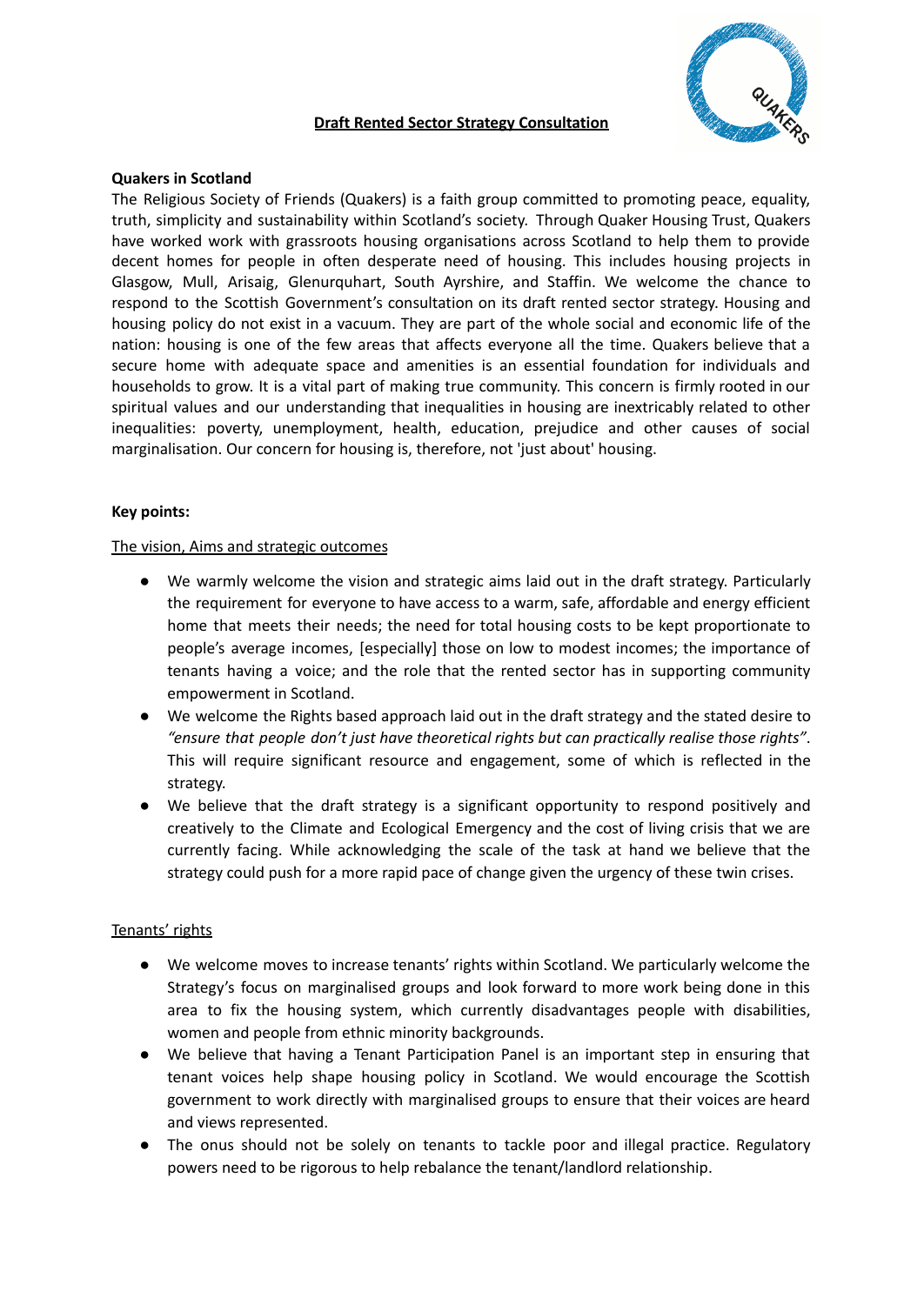- We welcome regulation that ensures high levels of quality, affordability and fairness within the sector. We would like to see these outcomes more clearly defined.
- We welcome the moves to introduce pre-action protocols on a permanent basis in the private rented sector. Within this we also welcome an obligation to ensure that domestic abuse risk has been fully considered before commencing legal action to recover possession of a property for rent arrears. We support keeping all grounds for eviction discretionary as this provides an important extra protection for tenants against eviction and the often-resulting homelessness.
- We support the intention behind the proposals to make restrictions on winter evictions permanent. We understand that the rationale is to ensure that no one is forced to leave their homes during the coldest months of the year. This is a pragmatic, understandable policy to protect tenants during a difficult time of year when, for example, high fuel bills make rents harder to meet. Nonetheless, the protection we are looking for is to ensure evicted tenants are not put into a position of homelessness, winter or summer, rain or shine. This is particularly important as Scotland's weather becomes more extreme and erratic as a result of climate change. Before any eviction there should be negotiation between tenant and landlord and, if the situation is moving towards eviction, the landlord and tenant should be required work through an independent  $3<sup>rd</sup>$  party to ensure that the tenant has a home to go to if eviction is the outcome. Eviction must be made the last recourse.
- We believe that there should be no eviction by social landlords into homelessness. Housing charity Shelter Scotland state that as much as 43% of households evicted from social sector homes went on to be assessed as homeless.

## Affordable rents

- We welcome moves to collect and publish data on rents in the private sector. This will increase understanding and support action to address affordability issues.
- We believe that increasing the stock of social homes is a significant lever in increasing affordability and delivering the right to adequate housing. Large numbers of people in poverty are trapped in the private rented sector due to a scarcity of social homes. Stepping up the supply of social homes would provide them with a viable alternative.
- The Living Rent campaign advocates for a points based system that links the maximum rent a landlord can charge to the quality of the property; this would encourage improvements. They also advocate for these rents to be limited to a specific Rent Affordability Index. We would strongly encourage the Scottish government to actively explore and trial this model.

## Supply of rented homes

- We are pleased to see that the draft strategy is considering both Rights and supply as part of its rented sector strategy, as these will both have a significant bearing on affordability and quality.
- However, it is imperative that the Scottish Government recognise that increasing the supply of social housing in the right places should be a priority as this will provide alternatives to the private rented sector for those in need while also better enabling the government's ability to deliver the right to adequate housing.
- An increase in the volume of social housing would lessen Local Authority reliance on the private sector to provide homes for the vulnerable, and therefore lessen the impact of private sector rental increases due to market forces outside LA control. We think this could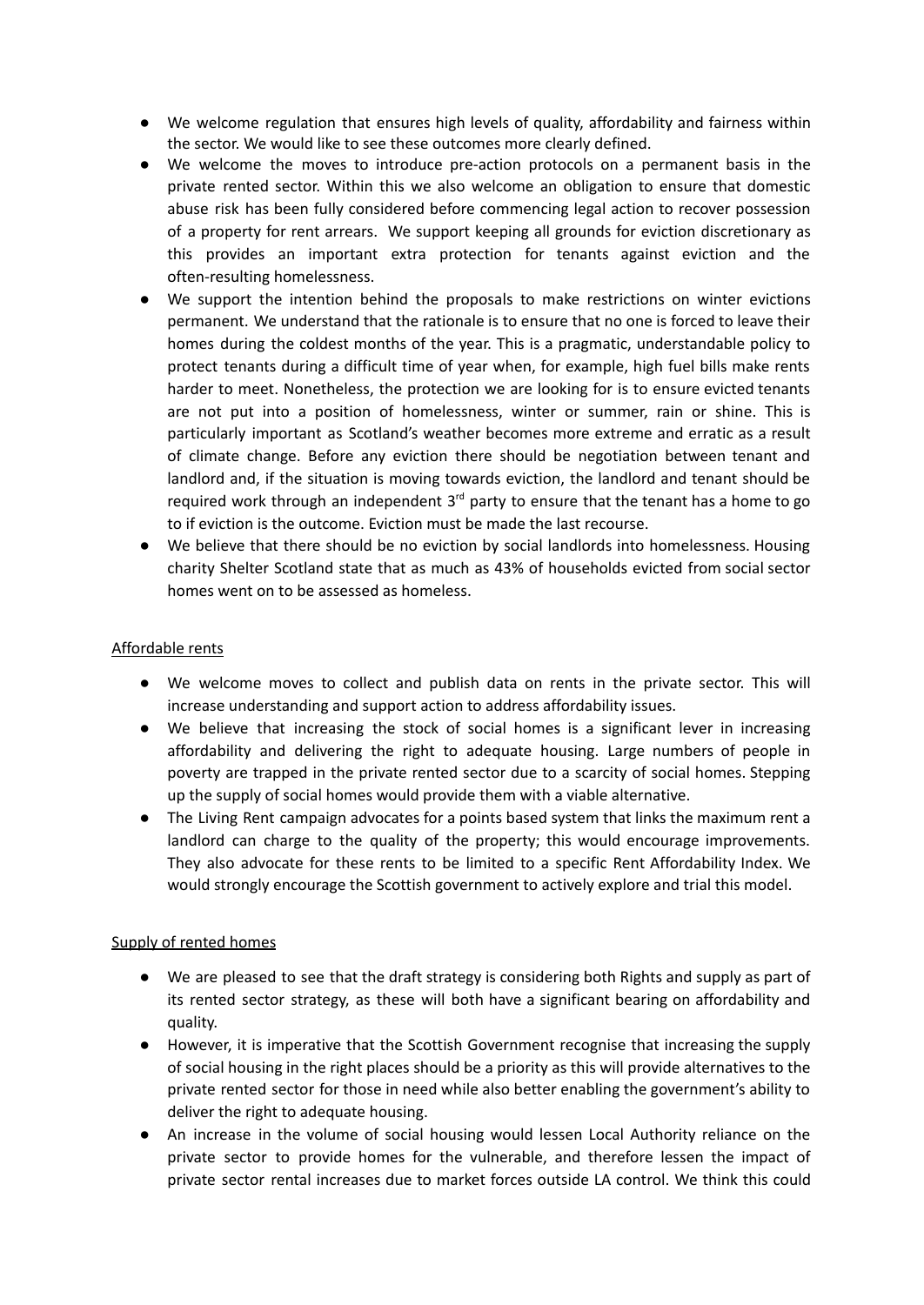help to make Local Authority finances more resilient in the longer term, reducing the drain of public finance into the private sector.

● An increase in the proportion of social housing in Scotland's housing mix would have the additional benefit of accelerating the achievement of reducing carbon emissions through steps outlined in the Heat in Buildings Strategy, since low-carbon requirements for social housing have the earliest target dates.

# Short-term lets

● The introduction of local authority powers to control and manage short-term lets in April 2021 is welcome. However, to make a real impact in relation to the supply of private rented homes, these measures need to be enhanced. Property owners should be incentivised to offer long-term tenancies, and local authorities can assist this by a) making it more difficult to use their property for Airbnb-type short lets; and b) by measures such as ensuring good management of housing benefit, and supporting landlords through training and implementation of good practice.

## Housing Standard

- We welcome plans for the creation of a housing standard for the private sector, although would like to see more detail about this as this will have a crucial bearing on Scotland's climate ambitions.
- The strategy calls for all private rentals achieving an Energy Performance Certificate of C by 2028 *"where technically feasible and cost effective"*. We are unclear what percentage of Scotland's houses this would exempt, and are concerned that such a loophole could well undermine Scotland's attempts to achieve its climate targets.
- We are also concerned that the strategy outlines that the requirement to install zero, or very near zero emissions heating in existing buildings will not begin in on-gas areas until 2030, and that all buildings will not be required to meet this standard until 2045. While we recognise the scale of retrofitting required, we would question whether a period of 23 years from the present day is genuinely necessary for this transition.
- We would like to see a bold plan of refurbishment to improve the energy efficiency of houses, cut fuel bills and contribute to reducing Scotland's carbon footprint. We believe that the strategy should reflect the urgency of the Climate and Ecological crisis, and the cost of living crisis, and should be clear who will bear the direct costs and how these will be shared between landlords, tenants and the tax payer. The benefits of this transition must not be restricted to those who can afford to make the investment for themselves.
- The cost of such a refurbishment would require significant government investment. The Scottish government should consider ways in which it can creatively use the taxation powers at its disposal to support this.

## Rural Issues

- There appears to be little 'rural-proofing' in the consultation document. The balance of housing supply in rural areas, particularly remote rural, is significantly different from urban settings; there tends to be more private ownership and rental, and less social housing.
- Community housing initiatives have a major part to play, particularly where small numbers of new properties make a significant difference to a community (*eg* in Ulva [Ferry](https://www.mict.co.uk/projects-services/ulva-ferry-housing-project/) on Mull, a